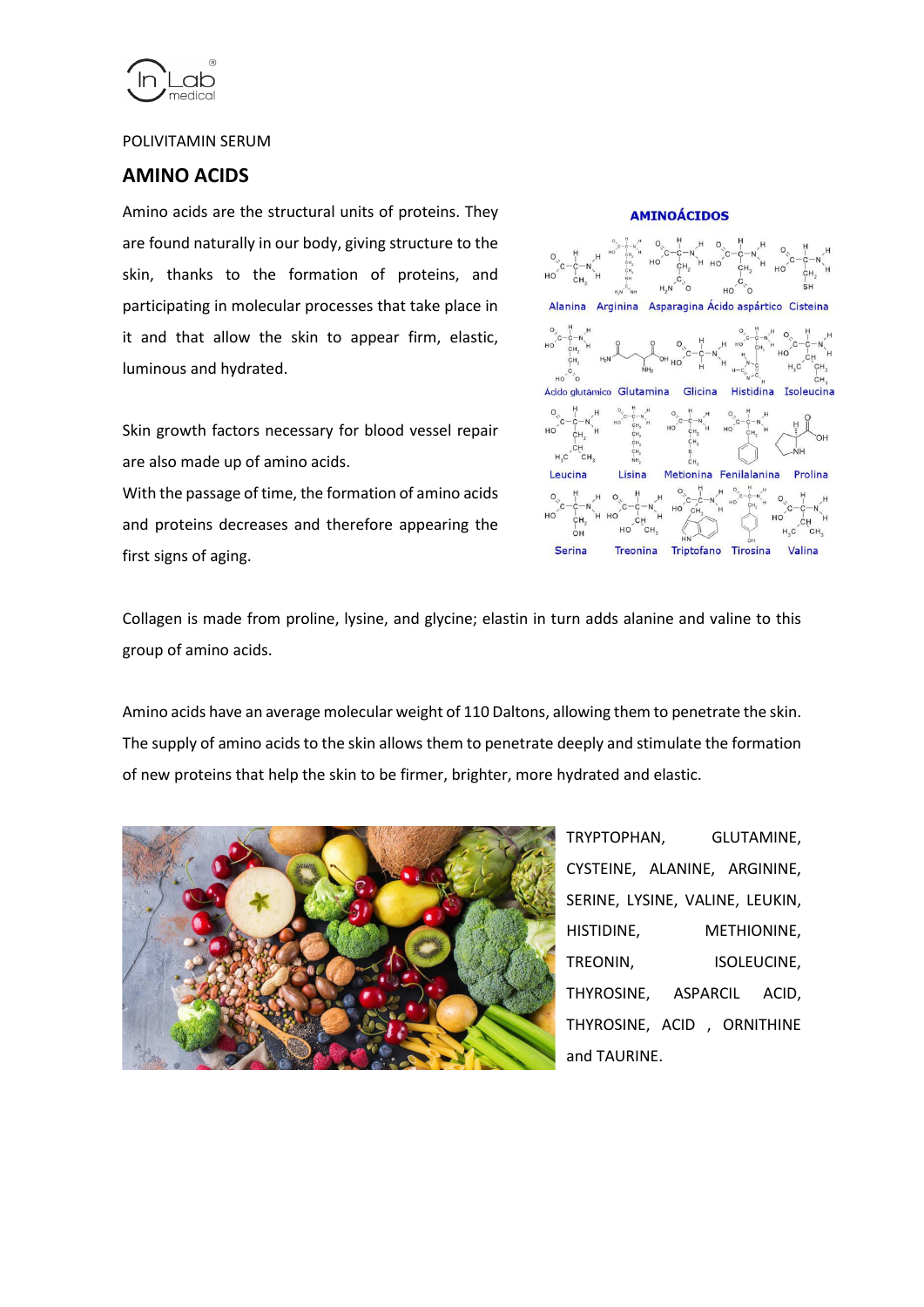

# **VITAMINS**

They act as catalysts in chemical reactions in the body causing the release of energy,

essential for the proper functioning of the body's cells.They are found in many foods such as fruits, vegetables and fish, and certain levels are necessary in the body for proper functioning.Vitamins are divided into two groups: hydro and fat soluble vitamins:

- WATER-SOLUBLE VITAMINS: those that dissolve in water. In this group there are vitamins C and those of group B (B1, B2, B3, B6 and B12).

- LIPOSOLUBLE VITAMINS: they are those that cannot be dissolved in water. They are vitamins A, E, D and K.

The serum contains the following vitamins (hydro and fat soluble), which have the following properties for the skin:

- CIANOCOBALAMINA: or B12, is a water soluble vitamin important for protein metabolism. This vitamin is present in foods of animal origin. This vitamin is in charge of forming red blood cells and for this reason it is considered an anti-aging vitamin. It stands out for regulating the pigmentation



of the skin and illuminating it, unifying the tone.

- ASCORBIC ACID: The well-known vitamin C acts as a cofactor for the synthesis of collagen. It has a high regenerating capacity, due to its activity stimulating collagen synthesis.

The stimulating activity of collagen synthesis gives vitamin C a healing property of wounds caused by trauma, cuts, burns, or surgery. For this reason, its daily

administration is important, since it is easier for your reserves to run out than for other vitamins.As vitamin C is a water-soluble substance, it is quickly eliminated from the body, and it tends to protect its most vital organs, so any vitamin deficiency is first noticeable in the skin (the least vital organ), which explains the importance of its topical application.

- **TOCOFEROL**: also called vitamin E, it is present in vegetable oils.

It is a conditioning, natural and antioxidant agent for the skin. It is a fat-soluble vitamin that has antioxidant, anti-aging, moisturizing and anti-inflammatory properties.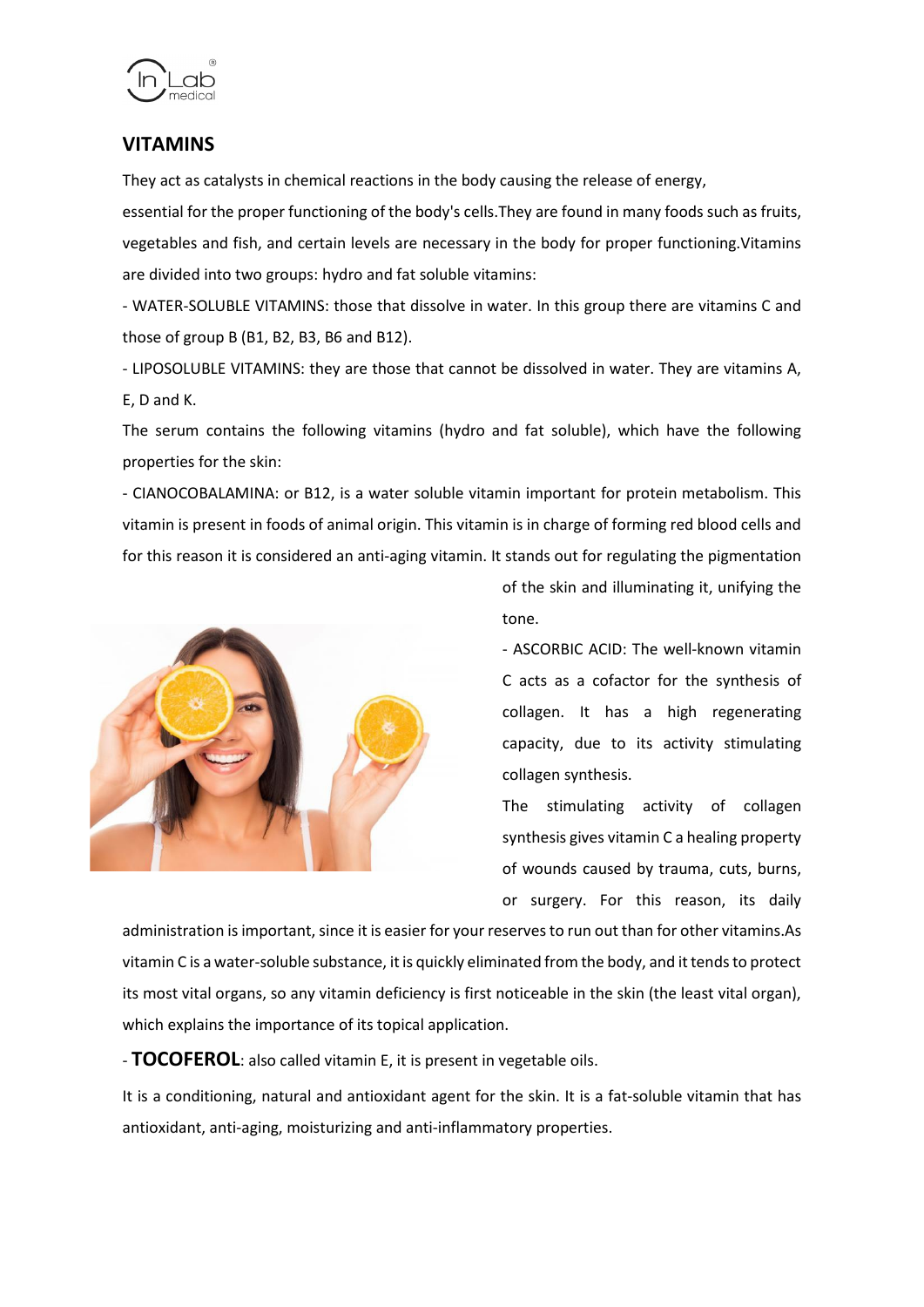

- **NIACINAMIDE**: it is vitamin B3. It is found in vegetables, milk, meat, fish, eggs, or yeast.



On the skin, it prevents the appearance of expression lines, acne and wrinkles. Maintains hydration and reduces the generation of stains. Renew the cells of the most superficial part of the skin, providing luminosity. Reduces visibility of pores.

**- FOLIC ACID:** or vitamin B9, involved in the biosynthesis of nucleic acids (structural unit of DNA). Participates in the synthesis of red blood cells and antibodies, increasing resistance against external microorganisms.

Folic acid, by contributing to cell division, is very important in the development and regeneration of cells.

**- BIOTIN**: it is known as the "vitamin of the skin, hair and nails",

it provides hydration to irritated skin and stops hair loss. It favors the smooth and hydrated appearance to the skin, and repairs dehydrated, dry or irritated skin.

- **TROXERUTINE**: also known as vitamin B4, it is a bioflavonoid. Soothes the skin.

- **PANTHENOL**: Responsible for hydrating the skin and penetrating to the deepest layers of it, retaining moisture. Very good for sensitive skin.

- **THYAMINE** (vitamin B1), RIBOFLAVINE (B2) and PYRIDOXINE (B6): These three vitamins of group B help to delay the aging of the skin. Control excess fat, have antibacterial and antiinflammatory effect, so they are very beneficial for acne-prone skin.

- **INOSITOL**: Also called phytic acid. It is a group B vitamin and is water soluble. It is found in wheat germ, oats, beef liver, nuts, and legumes. It diminishes the formation of wrinkles.

#### **MINERALS**

Zinc and magnesium are trace elements that are essential for cell renewal and skin stimulation. Calcium is vital in the cellular metabolism of the skin, and stimulates the production of collagen and intercellular lipids. It prevents the enzymes responsible for the degradation of elastic fibers that cause the appearance of wrinkles and facial flaccidity from forming.

**PEPTIDES** are molecules that arise from the union of two or more amino acids through peptide linkages. When there are more than 50, they are considered proteins.They have many different functions in the body, antibiotics, hormones or functioning as neurotransmitters.From a certain age, the skin stops working as actively and its regenerative activity begins to decrease. Collagen and elastin deteriorate and fibroblasts lose their activity losing firmness, expression lines appear, deep wrinkles, ...